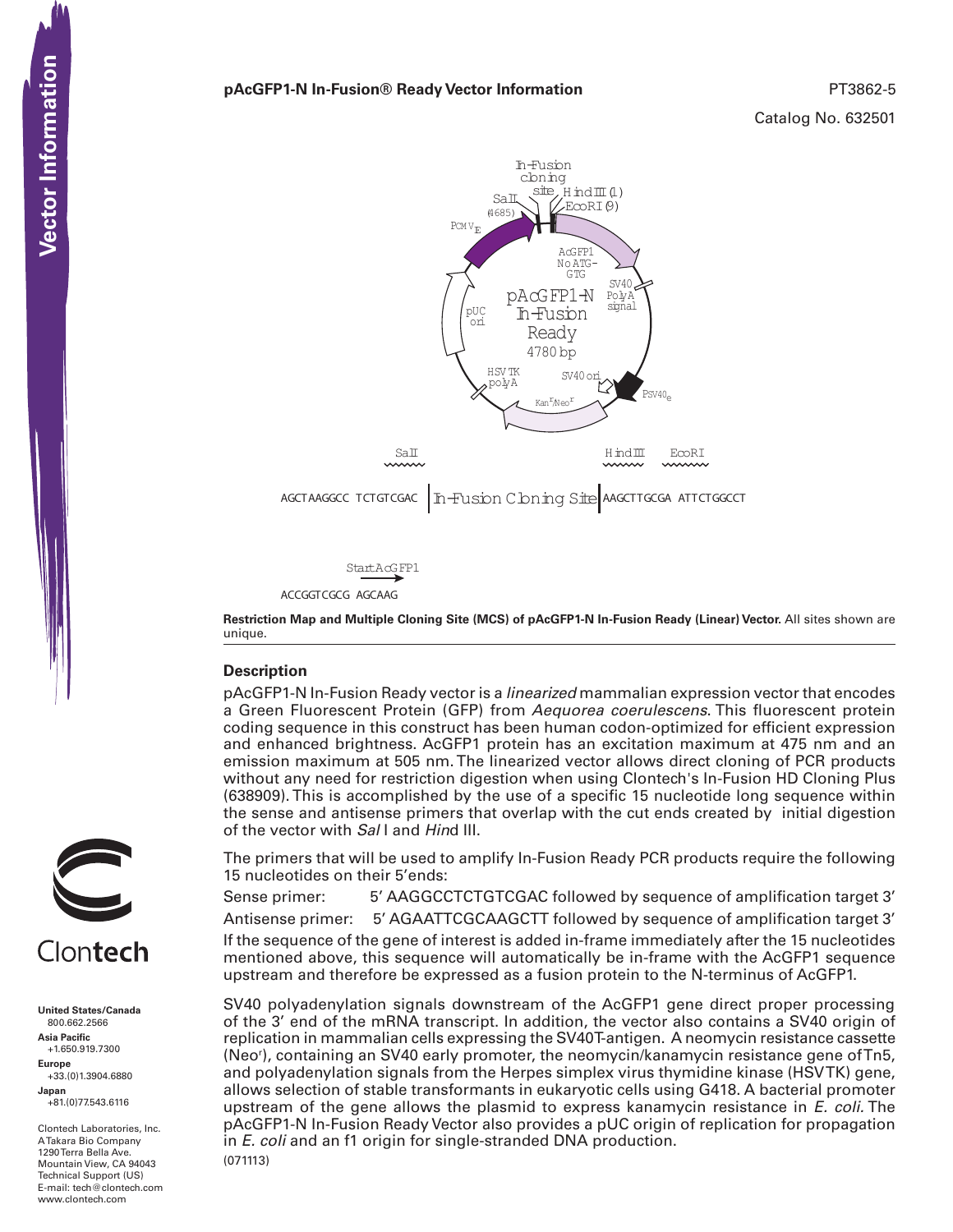### **Use**

Fusions to the N-terminus of AcGFP1 retain the fluorescent properties of the native protein and allow monitoring of fusion protein localization *in vivo.* The PCR-amplified gene of interest is directly cloned into pAcGFP1-N In-Fusion Ready vector so that it is in-frame with the AcGFP1 coding sequence with no intervening in-frame stop codons. This can be accomplished by using the suggested primers. The inserted gene must include the initiating ATG codon. The recombinant AcGFP1 vector can be transfected into mammalian cells using any standard transfection method. Stable transformants can be selected using G418 (2).

# **Location of features**

- Human cytomegalovirus (CMV) immediate early promoter: 4078-4666
	- Enhancer region:4136–4542;TATA box: 4631–4637
	- Transcription start point: 4660

CØG mutation to remove *Sac* I site: 4646

- • *Aequorea coerulescens* Green Fluorescent Protein (AcGFP1): 30–740 (No ATG–GTG) First codon: 30–32 Stop codon: 741–743
- SV40 early mRNA polyadenylation signal Polyadenylation signals: 896–901 & 925–930; mRNA 3' ends: 934 & 946
- SV40 origin of replication: 1789–1924
- • SV40 early promoter: 1622–1832
- Kanamycin/neomycin resistance gene:
	- Neomycin phosphotransferase coding sequences:
		- Start codon (ATG): 1973–1975
		- Stop codon: 2765–2767

GA mutation to remove *Pst* I site: 2155

- CØA (Arg to Ser) mutation to remove *Bss*HII site: 2501
- • pUC plasmid replication origin: 3352–3995

# **Propagation in** *E. coli*

- • Suitable host strains: Stellar™ Competent Cells.
- • Selectable marker: plasmid confers resistance to kanamycin (50 µg/ml) in *E. coli* hosts.
- • *E. coli* replication origin: pUC
- Copy number:  $\sim$  500
- Plasmid incompatibility group: pMB1/ColE1

# **References**

- 1. Haas, J., *et al.* (1996) *Curr. Biol*. **6**:315–324.
- 2. Gorman, C. (1985). *In DNA cloning: A practical approach, vol. II. Ed.* D.M. Glover. (IRL Press, Oxford, U.K.) pp. 143–190.

**Note:** The attached sequence file has been compiled from information in the sequence databases, published literature, and other sources, together with partial sequences obtained by Clontech Laboratories, Inc. This vector has not been completely sequenced.